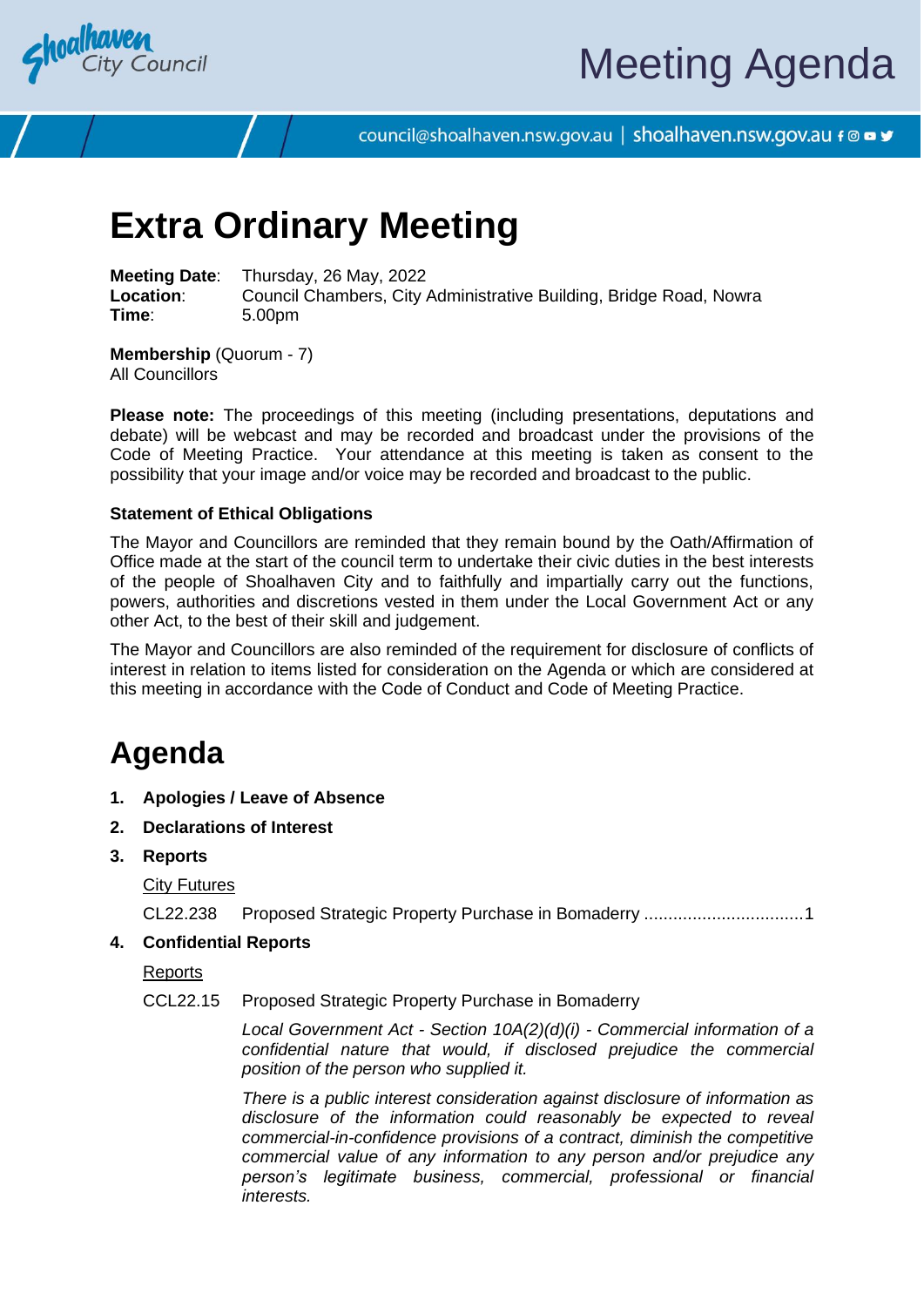

### <span id="page-1-0"></span>**CL22.238 Proposed Strategic Property Purchase in Bomaderry**

**HPERM Ref:** D22/217819

**Department:** Strategic Property **Approver:** Carey McIntyre, Director - City Futures

#### **Reason for Report**

This report provides Council with the opportunity to consider a confidential report for the proposed purchase of a property in Bomaderry.

Further information is provided in a separate confidential report in accordance with Section 10A(2)(d)(i) of the Local Government Act 1993 – *Commercial information of a confidential nature that would, if disclosed prejudice the commercial position of the person who supplied it.*

*There is a public interest consideration against disclosure of information as disclosure of the information could reasonably be expected to prejudice the effective exercise by an agency of the agency's functions*.

#### **Recommendation**

That Council, in accordance with Section 10A(2)(d)(i) of the Local Government Act 1993, consider a separate confidential report in relation to the proposed purchase of a property in Bomaderry.

#### **Options**

1. Proceed in accordance with the recommendations.

Implications: Council will be able to consider a separate confidential report on the proposed property purchase.

2. Not adopt as per recommendations

Implications: Council will not consider the confidential report.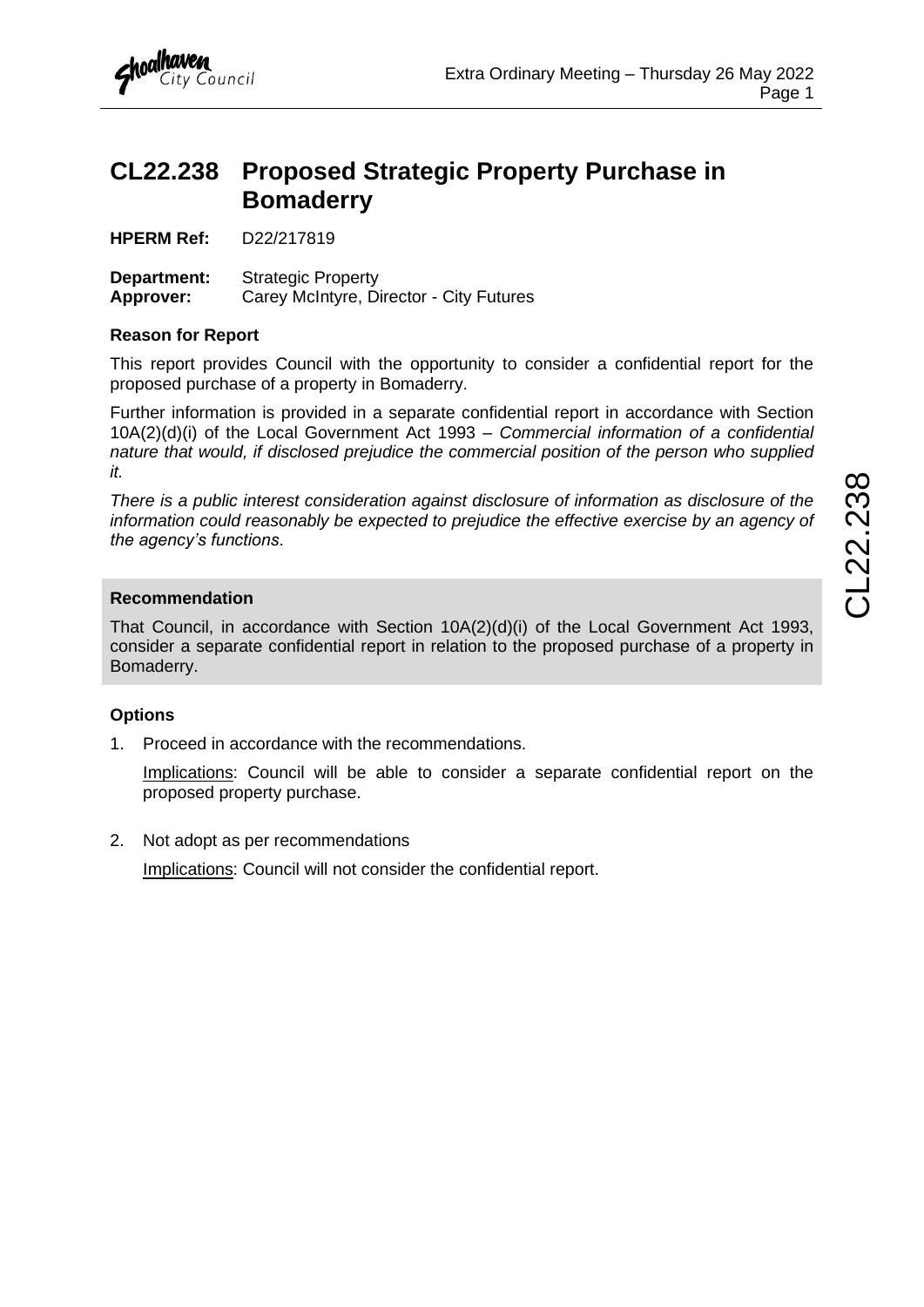

#### **LOCAL GOVERNMENT ACT 1993**

#### **Chapter 3, Section 8A Guiding principles for councils**

#### **(1) Exercise of functions generally**

- The following general principles apply to the exercise of functions by councils:
- (a) Councils should provide strong and effective representation, leadership, planning and decision-making.
- (b) Councils should carry out functions in a way that provides the best possible value for residents and ratepayers.
- (c) Councils should plan strategically, using the integrated planning and reporting framework, for the provision of effective and efficient services and regulation to meet the diverse needs of the local community.
- (d) Councils should apply the integrated planning and reporting framework in carrying out their functions so as to achieve desired outcomes and continuous improvements.
- (e) Councils should work co-operatively with other councils and the State government to achieve desired outcomes for the local community.
- (f) Councils should manage lands and other assets so that current and future local community needs can be met in an affordable way.
- (g) Councils should work with others to secure appropriate services for local community needs.
- (h) Councils should act fairly, ethically and without bias in the interests of the local community.
- (i) Councils should be responsible employers and provide a consultative and supportive working environment for staff.

#### **(2) Decision-making**

The following principles apply to decision-making by councils (subject to any other applicable law):

- (a) Councils should recognise diverse local community needs and interests.
- (b) Councils should consider social justice principles.
- (c) Councils should consider the long term and cumulative effects of actions on future generations.
- (d) Councils should consider the principles of ecologically sustainable development.
- (e) Council decision-making should be transparent and decision-makers are to be accountable for decisions and omissions.

#### **(3) Community participation**

Councils should actively engage with their local communities, through the use of the integrated planning and reporting framework and other measures.

#### **Chapter 3, Section 8B Principles of sound financial management**

The following principles of sound financial management apply to councils:

- (a) Council spending should be responsible and sustainable, aligning general revenue and expenses.
- (b) Councils should invest in responsible and sustainable infrastructure for the benefit of the local community.
- (c) Councils should have effective financial and asset management, including sound policies and processes for the following:
	- (i) performance management and reporting,
	- (ii) asset maintenance and enhancement,
	- (iii) funding decisions,
	- (iv) risk management practices.
- (d) Councils should have regard to achieving intergenerational equity, including ensuring the following:
	- (i) policy decisions are made after considering their financial effects on future generations,
	- (ii) the current generation funds the cost of its services